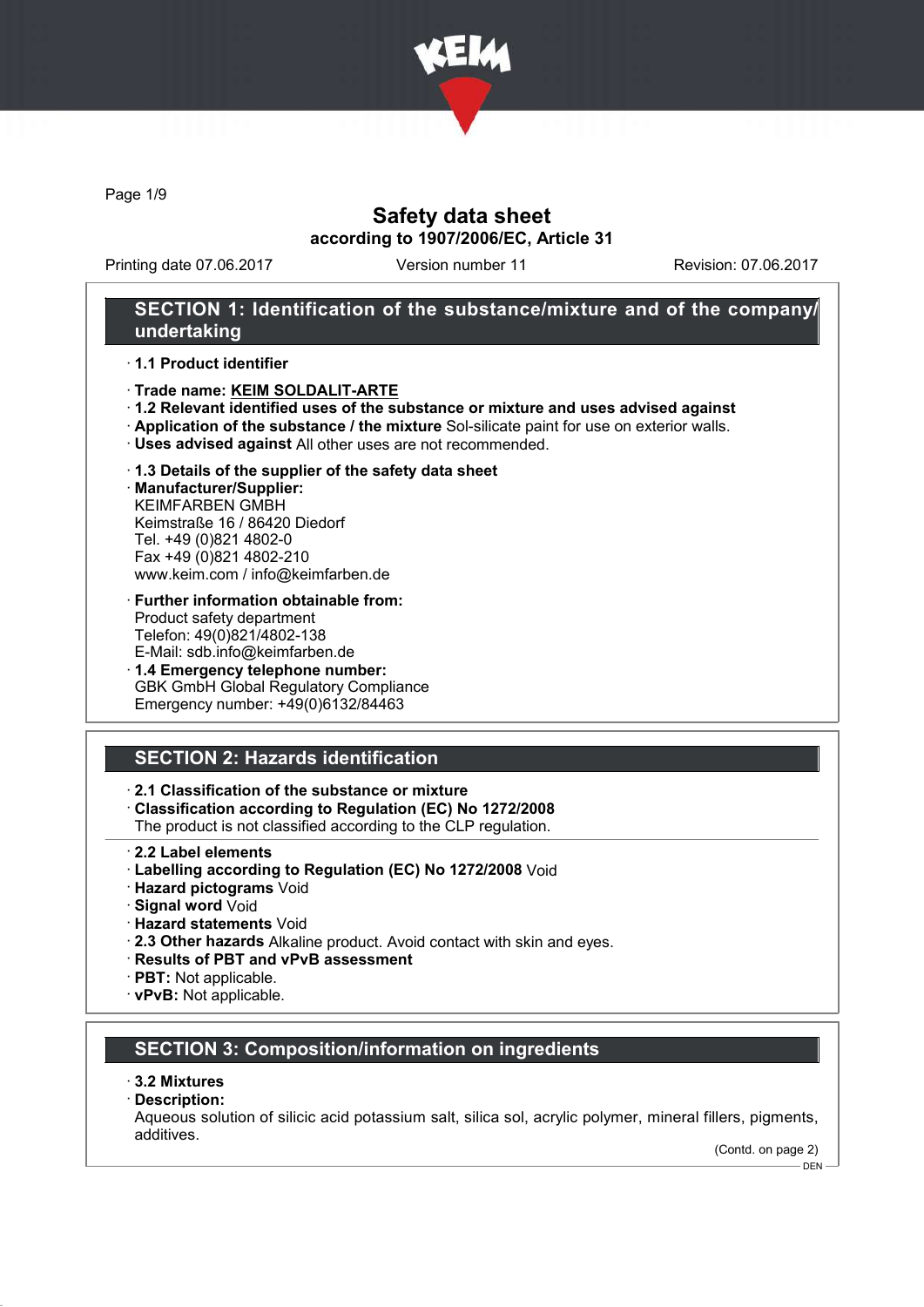

Page 2/9

# Safety data sheet according to 1907/2006/EC, Article 31

Printing date 07.06.2017 Version number 11 Revision: 07.06.2017

(Contd. of page 1)

### Trade name: KEIM SOLDALIT-ARTE

### Dangerous components:

CAS: 1314-98-3 EINECS: 215-251-3 Reg.nr.: 01-2119475779-15-xxxx zinc sulphide substance with a Community workplace exposure limit 2.5-10%

## SECTION 4: First aid measures

#### · 4.1 Description of first aid measures

#### · General information:

No special measures required.

When seeing the doctor we suggest to present this safety data sheet.

- · After inhalation: Supply fresh air; consult doctor in case of complaints.
- · After skin contact:

Immediately wash with water and soap and rinse thoroughly.

Do not use solvents or thinners.

If skin irritation continues, consult a doctor.

- · After eye contact:
- Rinse opened eye for several minutes under running water. Then consult a doctor.
- · After swallowing:

Rinse out mouth and then drink plenty of water. Do not induce vomiting; call for medical help immediately.

- · 4.2 Most important symptoms and effects, both acute and delayed
- No further relevant information available.
- · 4.3 Indication of any immediate medical attention and special treatment needed No further relevant information available.

## SECTION 5: Firefighting measures

- · 5.1 Extinguishing media
- · Suitable extinguishing agents:
- Product itself does not burn. Co-ordinate fire-fighting measures to the fire surroundings.
- · 5.2 Special hazards arising from the substance or mixture
- In case of fire, the following can be released: silicon dioxid (SiO2)
- carbon oxide (COx)
- · 5.3 Advice for firefighters
- · Protective equipment: Wear self-contained respiratory protective device.
- · Additional information

Dispose of fire debris and contaminated fire fighting water in accordance with official regulations. In case of fire do not breathe smoke, fumes and vapours.

## SECTION 6: Accidental release measures

· 6.1 Personal precautions, protective equipment and emergency procedures Respect the protection rules (see section 7 a. 8).

(Contd. on page 3)

<sup>-</sup> DEN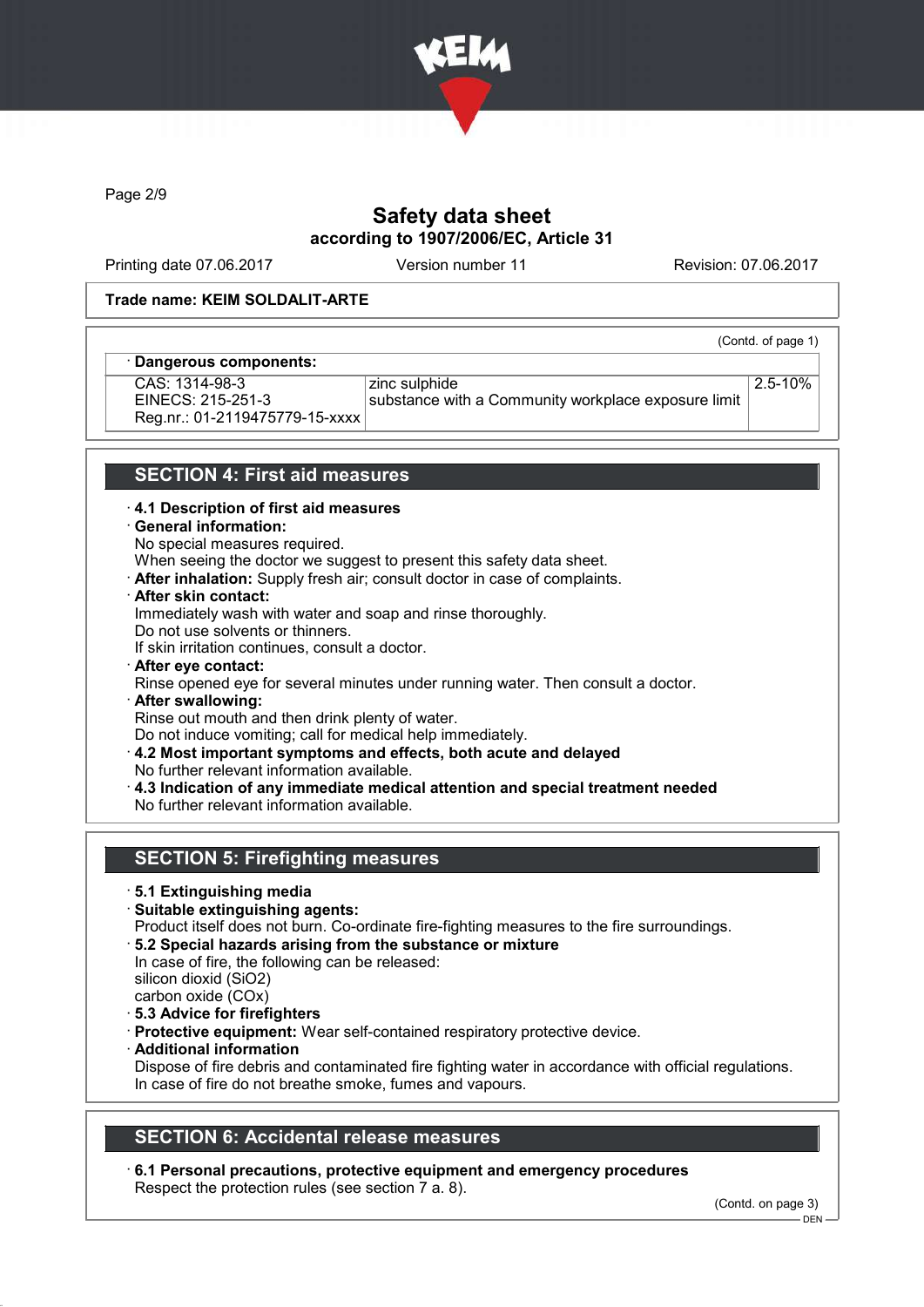

Page 3/9

## Safety data sheet according to 1907/2006/EC, Article 31

Printing date 07.06.2017 Version number 11 Revision: 07.06.2017

#### Trade name: KEIM SOLDALIT-ARTE

(Contd. of page 2)

Ensure adequate ventilation Avoid contact with skin and eyes.

Particular danger of slipping on leaked/spilled product.

- · 6.2 Environmental precautions: Do not allow product to reach soil, sewage system or any water course. Follow local governmental rules and regulations. · 6.3 Methods and material for containment and cleaning up:
- Absorb with liquid-binding material (sand, diatomite, acid binders, universal binders, sawdust). Dispose of the material collected according to regulations. Clear contaminated areas thoroughly.
- 6.4 Reference to other sections See Section 7 for information on safe handling. See Section 8 for information on personal protection equipment. See Section 13 for disposal information.

## SECTION 7: Handling and storage

- · 7.1 Precautions for safe handling Keep receptacles tightly sealed. Avoid contact with skin and eyes. Do not inhale aerosols. See item 8 for information about suitable protective equipment and technical precautions. Respect the protection rules. Information about fire - and explosion protection: The product is not flammable. No special measures required. · 7.2 Conditions for safe storage, including any incompatibilities · Storage: · Requirements to be met by storerooms and receptacles: Store only in unopened original receptacles. Keep in the original containers in a cool and dry place. · Information about storage in one common storage facility: Do not store together with acids. · Further information about storage conditions: Protect from frost. Store in a cool place. Protect from heat and direct sunlight. · Storage class: 12
- · 7.3 Specific end use(s) No further relevant information available.

(Contd. on page 4)

DEN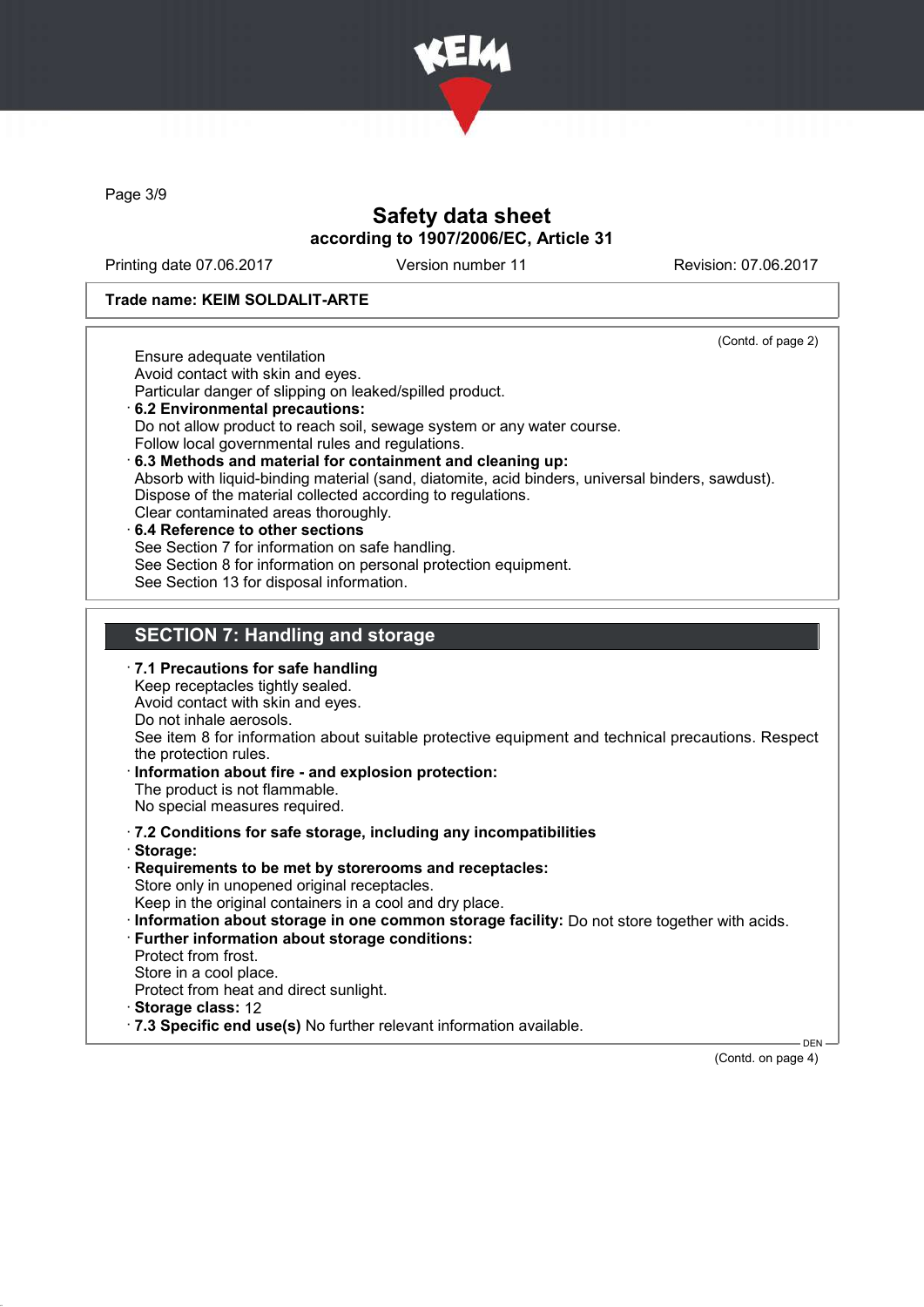

Page 4/9

# Safety data sheet according to 1907/2006/EC, Article 31

Printing date 07.06.2017 Version number 11 Revision: 07.06.2017

Trade name: KEIM SOLDALIT-ARTE

(Contd. of page 3)

| Ingredients with limit values that require monitoring at the workplace:                                                                                                                                                                                                                                                                                                                    |                                                                          |
|--------------------------------------------------------------------------------------------------------------------------------------------------------------------------------------------------------------------------------------------------------------------------------------------------------------------------------------------------------------------------------------------|--------------------------------------------------------------------------|
| 1314-98-3 zinc sulphide                                                                                                                                                                                                                                                                                                                                                                    |                                                                          |
| MAK (Germany) Long-term value: 0.1A* 2E** mg/m <sup>3</sup><br>*alveolengängig; **einatembar                                                                                                                                                                                                                                                                                               |                                                                          |
| 14808-60-7 Quartz (SiO2)                                                                                                                                                                                                                                                                                                                                                                   |                                                                          |
| MAK (Germany) alveolengängige Fraktion                                                                                                                                                                                                                                                                                                                                                     |                                                                          |
| · DNELs                                                                                                                                                                                                                                                                                                                                                                                    |                                                                          |
| 1314-98-3 zinc sulphide                                                                                                                                                                                                                                                                                                                                                                    |                                                                          |
| Inhalative Acute - local effects, worker 5 mg Zn/m <sup>3</sup> (worker) (insoluble Zn)                                                                                                                                                                                                                                                                                                    |                                                                          |
| · PNECs                                                                                                                                                                                                                                                                                                                                                                                    |                                                                          |
| 1314-98-3 zinc sulphide                                                                                                                                                                                                                                                                                                                                                                    |                                                                          |
| Aquatic compartment - freshwater                                                                                                                                                                                                                                                                                                                                                           | (Zn) 0.0206 mg/l (freshwater) (PNEC acid)                                |
| Aquatic compartment - marine water                                                                                                                                                                                                                                                                                                                                                         | (Zn) 0.0061 mg/l (marine water) (PNEC acid)                              |
| Aquatic compartment - sediment in freshwater                                                                                                                                                                                                                                                                                                                                               | (Zn) 235.6 mg/kg sed dw (sediment fresh water)<br>(Faktor 0,5; EZB 2008) |
| Aquatic compartment - sediment in marine $(Zn)$ 113 mg/kg sed dw (sediment marine water)<br>water                                                                                                                                                                                                                                                                                          | (Faktor 0,5; EZB 2008)                                                   |
| Terrestrial compartment - soil                                                                                                                                                                                                                                                                                                                                                             | (Zn) 106.8 mg/kg dw (soil) (Faktor 3; EZB 2008)                          |
| Sewage treatment plant                                                                                                                                                                                                                                                                                                                                                                     | (Zn) 0.052 mg/l (sewage treatment plant)                                 |
| Personal protective equipment:<br><b>General protective and hygienic measures:</b><br>Avoid contact with the eyes and skin.<br>Do not inhale aerosols.<br>Wash hands before breaks and at the end of work.<br>Immediately remove all soiled and contaminated clothing<br><b>Respiratory protection:</b><br>Use suitable respiratory protective device only when aerosol or mist is formed. |                                                                          |
| Filter: P<br>· Protection of hands: Protective gloves<br>· Material of gloves<br>suitable material e.g.:<br>Nitrile impregnated cotton-gloves<br>PVC or PE gloves<br>Recommended thickness of the material: $> 0.5$ mm                                                                                                                                                                     |                                                                          |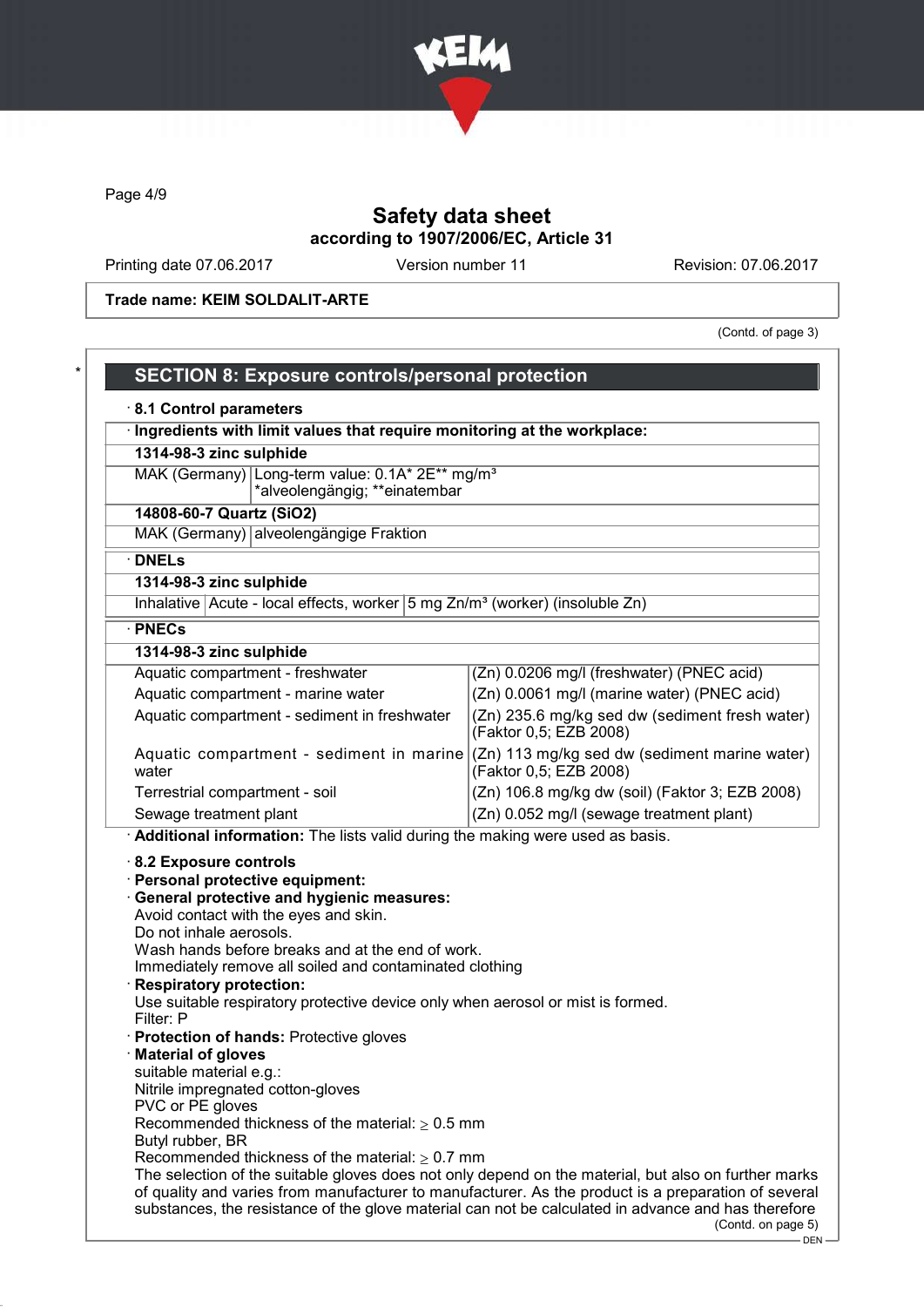

Page 5/9

## Safety data sheet according to 1907/2006/EC, Article 31

Printing date 07.06.2017 Version number 11 Revision: 07.06.2017

### Trade name: KEIM SOLDALIT-ARTE

(Contd. of page 4)

to be checked prior to the application.

· Penetration time of glove material

Value for the permeation: Level  $\geq 6$  (480 min)

The determined penetration times according to EN 374 part III are not performed under practical conditions. Therefore a maximum wearing time, which corresponds to 50% of the penetration time, is recommended.

The exact break trough time has to be found out by the manufacturer of the protective gloves and has to be observed.

· Eye protection: Goggles recommended during refilling

· Body protection: Protective work clothing

· Limitation and supervision of exposure into the environment See Section 12 and 6.2

### **SECTION 9: Physical and chemical properties**

| 9.1 Information on basic physical and chemical properties<br><b>General Information</b> |                                               |
|-----------------------------------------------------------------------------------------|-----------------------------------------------|
| · Appearance:                                                                           |                                               |
| Form:                                                                                   | Fluid                                         |
| Colour:                                                                                 | Different, according to colouring.            |
| · Odour:                                                                                | Characteristic                                |
| Odour threshold:                                                                        | Not determined.                               |
| $\cdot$ pH-value at 20 °C:                                                              | $~11*$                                        |
| Change in condition                                                                     |                                               |
| <b>Melting point/freezing point:</b>                                                    | Undetermined.                                 |
| Initial boiling point and boiling range: Undetermined.                                  |                                               |
| · Flash point:                                                                          | Not applicable.                               |
| · Flammability (solid, gas):                                                            | Not applicable.                               |
| · Ignition temperature:                                                                 | Not determined.                               |
| Decomposition temperature:                                                              | Not determined.                               |
| · Auto-ignition temperature:                                                            | Product is not selfigniting.                  |
| <b>Explosive properties:</b>                                                            | Product does not present an explosion hazard. |
| <b>Explosion limits:</b>                                                                |                                               |
| Lower:                                                                                  | Not applicable.                               |
| Upper:                                                                                  | Not applicable.                               |
| <b>Oxidising properties</b>                                                             | Not applicable.                               |
| Vapour pressure at 20 °C:                                                               | $~23$ hPa                                     |
| <b>⋅Density at 20 °C:</b>                                                               | $1.4 - 1.6*$ g/cm <sup>3</sup>                |
| · Relative density                                                                      | Not determined.                               |
| · Vapour density                                                                        | Not applicable.                               |
| <b>Evaporation rate</b>                                                                 | Not applicable.                               |
|                                                                                         | (Contd. on page 6)                            |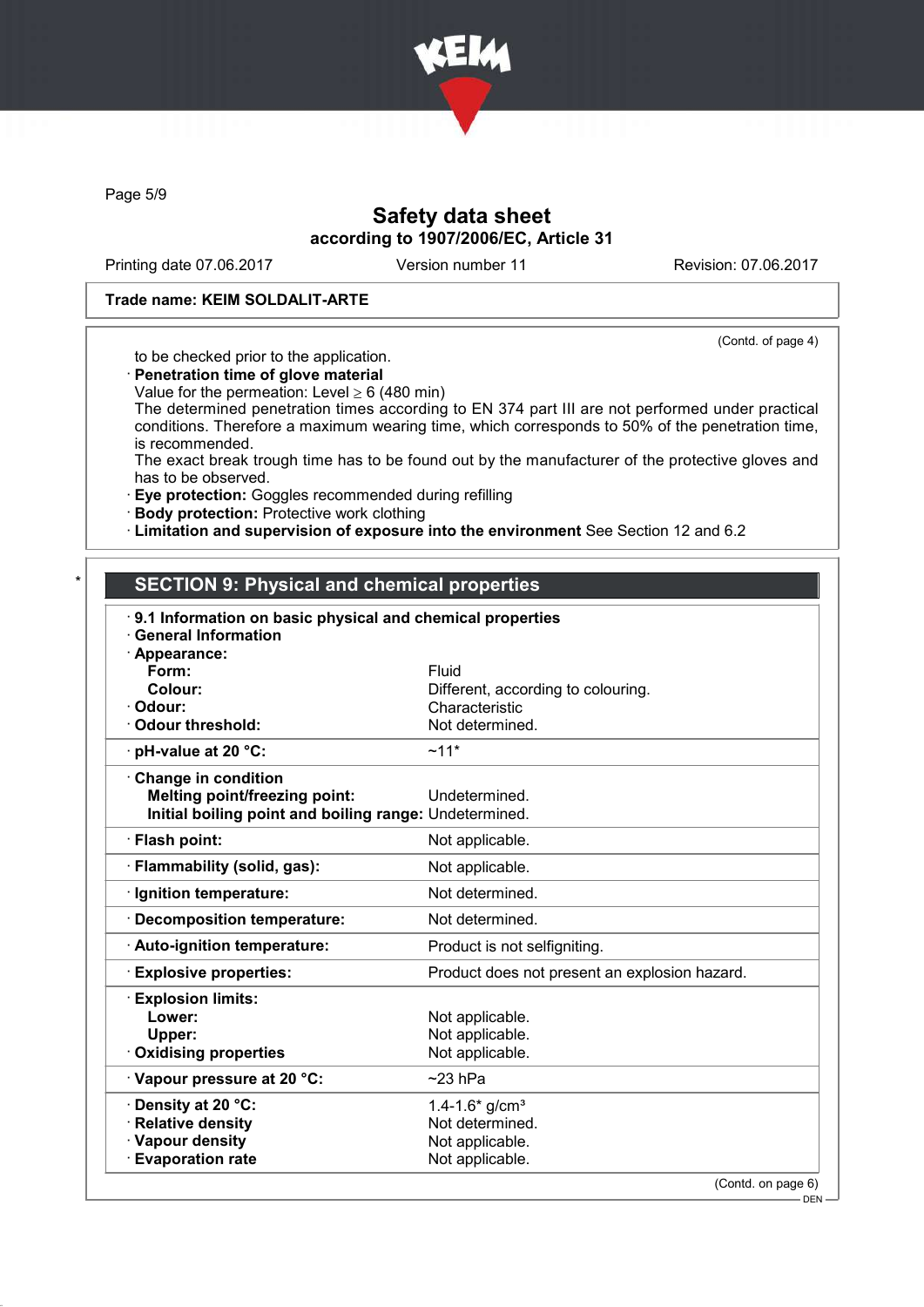

Page 6/9

# Safety data sheet according to 1907/2006/EC, Article 31

Printing date 07.06.2017 Version number 11 Revision: 07.06.2017

#### Trade name: KEIM SOLDALIT-ARTE

|                                                 | (Contd. of page 5)                                                              |
|-------------------------------------------------|---------------------------------------------------------------------------------|
| · Solubility in / Miscibility with              |                                                                                 |
| water:                                          | miscible                                                                        |
| $\cdot$ Partition coefficient: n-octanol/water: | Not applicable.                                                                 |
| · Viscosity:                                    |                                                                                 |
| Dynamic at 20 °C:                               | 900-1500* mPas                                                                  |
| Kinematic:                                      | Not determined.                                                                 |
| $\cdot$ 9.2 Other information                   | * The values are for freshly produced material and may<br>change with the time. |

## SECTION 10: Stability and reactivity

· 10.1 Reactivity No further relevant information available.

· 10.2 Chemical stability Stable under normal conditions of storage and use.

- · Thermal decomposition / conditions to be avoided:
- No decomposition if used according to specifications.
- · 10.3 Possibility of hazardous reactions No dangerous reactions known.
- · 10.4 Conditions to avoid No further relevant information available.
- · 10.5 Incompatible materials: Acids
- · 10.6 Hazardous decomposition products:

In case of fire, the following can be released:

silicon dioxid (SiO2)

carbon oxide (COx)

No hazardous decomposition products if stored and handled as prescribed.

## **SECTION 11: Toxicological information**

· 11.1 Information on toxicological effects

· Acute toxicity Based on available data, the classification criteria are not met.

## · LD/LC50 values relevant for classification:

### 1314-98-3 zinc sulphide

Oral LD50 > 2000 mg/kg (rat)

Inhalative  $|LC50/4 h| > 5.7$  mg/l (rat)

#### Primary irritant effect:

- Skin corrosion/irritation Frequent persistent contact with the skin may cause skin irritation.
- Serious eye damage/irritation In case of longer exposure, irritating effect is possible.
- · during inhalation: Irritant effect possible.
- · during swallowing: Irritant effect possible
- · Respiratory or skin sensitisation Based on available data, the classification criteria are not met.
- · Other information (about experimental toxicology):
- Experimental analysis are not available.

The product was not tested. The statements on toxicology have been derived from the properties of the individual components.

(Contd. on page 7)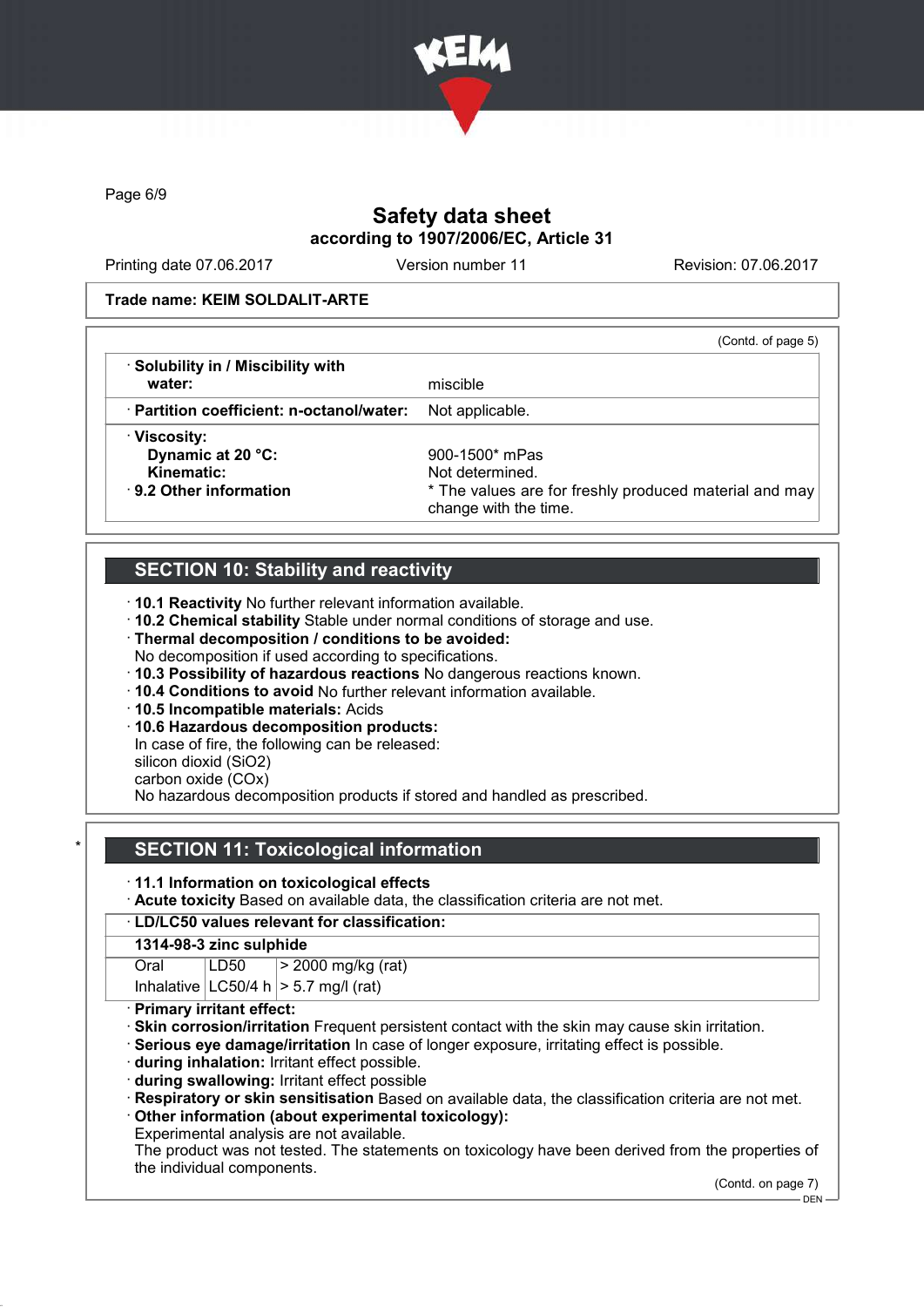

Page 7/9

## Safety data sheet according to 1907/2006/EC, Article 31

Printing date 07.06.2017 Version number 11 Revision: 07.06.2017

#### Trade name: KEIM SOLDALIT-ARTE

(Contd. of page 6)

- · CMR effects (carcinogenity, mutagenicity and toxicity for reproduction) not applicable
- · Germ cell mutagenicity Based on available data, the classification criteria are not met.
- · Carcinogenicity Based on available data, the classification criteria are not met.
- · Reproductive toxicity Based on available data, the classification criteria are not met.
- · STOT-single exposure Based on available data, the classification criteria are not met.
- · STOT-repeated exposure Based on available data, the classification criteria are not met.
- · Aspiration hazard Based on available data, the classification criteria are not met.

## **SECTION 12: Ecological information**

· 12.1 Toxicity

· Aquatic toxicity:

#### 1314-98-3 zinc sulphide

EC 50/48h (Zn) 204 mg/l (daphnia) (pH <7)

EC 50/72 h  $(Zn)$  144 mg/l (algae) (pH >7 - 8,5)

- · 12.2 Persistence and degradability No further relevant information available.
- · 12.3 Bioaccumulative potential No further relevant information available.
- · 12.4 Mobility in soil No further relevant information available.
- · Additional ecological information:
- · AOX-indication:

Due to the substance of content which do not include organic jointed halogens, the product can not take influence on the AOX-load of the waste water.

· According to the formulation contains the following heavy metals and compounds from the EU guideline NO. 2006/11/EC:

The product contains BaSO4, ZnS.

- General notes:
- At present there are no ecotoxicological assessments.

Do not allow product to reach ground water, water course or sewage system.

Water hazard class 1 (German Regulation) (Self-assessment): slightly hazardous for water

- · 12.5 Results of PBT and vPvB assessment
- · PBT: Not applicable.
- · vPvB: Not applicable.
- · 12.6 Other adverse effects No further relevant information available.

## SECTION 13: Disposal considerations

#### · 13.1 Waste treatment methods

- · Recommendation
- Disposal must be made according to official regulations.

Must not be disposed with household garbage. Do not allow product to reach sewage system.

### European waste catalogue

08 01 12 waste paint and varnish other than those mentioned in 08 01 11

(Contd. on page 8)

 $-$  DEN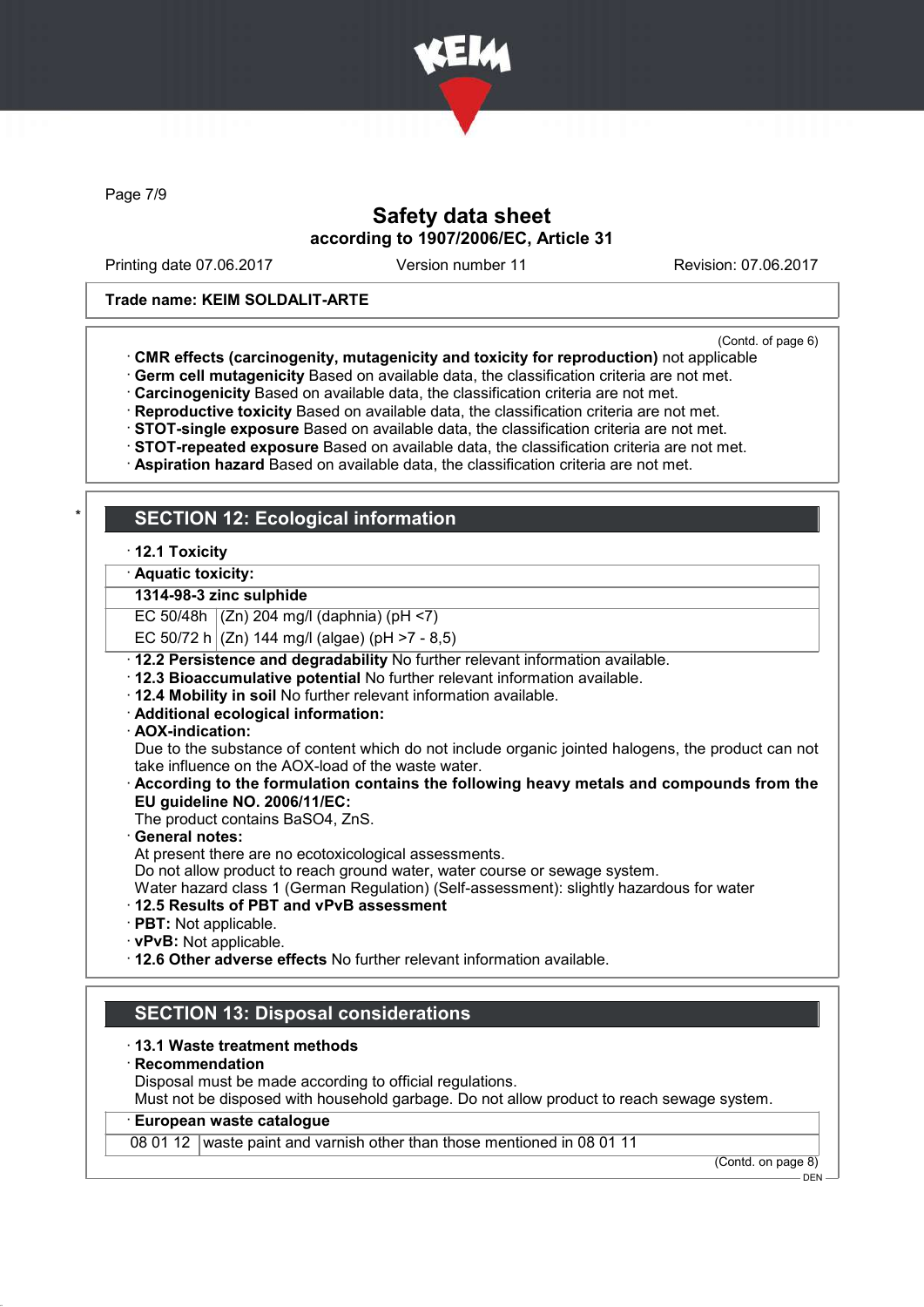

Page 8/9

## Safety data sheet according to 1907/2006/EC, Article 31

Printing date 07.06.2017 Version number 11 Revision: 07.06.2017

Trade name: KEIM SOLDALIT-ARTE

(Contd. of page 7)

· Uncleaned packaging:

· Recommendation: Disposal must be made according to official regulations.

· Recommended cleansing agents: Water, if necessary with cleansing agents.

| <b>SECTION 14: Transport information</b>                                   |                                                               |
|----------------------------------------------------------------------------|---------------------------------------------------------------|
| $\cdot$ 14.1 UN-Number<br>· ADR, IMDG, IATA                                | Void                                                          |
| 14.2 UN proper shipping name<br>· ADR, IMDG, IATA                          | Void                                                          |
| 14.3 Transport hazard class(es)                                            |                                                               |
| · ADR, IMDG, IATA<br><b>· Class</b>                                        | Void                                                          |
| 14.4 Packing group<br>· ADR, IMDG, IATA                                    | Void                                                          |
| ⋅14.5 Environmental hazards:<br>· Marine pollutant:                        | No                                                            |
| 14.6 Special precautions for user                                          | Not applicable.                                               |
| 14.7 Transport in bulk according to Annex II<br>of Marpol and the IBC Code | Not applicable.                                               |
| · Transport/Additional information:                                        | No dangerous good in sense of these transport<br>regulations. |
| · UN "Model Regulation":                                                   | Void                                                          |

## **SECTION 15: Regulatory information**

· 15.1 Safety, health and environmental regulations/legislation specific for the substance or mixture

· Directive 2012/18/EU

· Named dangerous substances - ANNEX I None of the ingredients is listed.

· National regulations:

· Waterhazard class: Water hazard class 1 (Self-assessment): slightly hazardous for water.

· Other regulations, limitations and prohibitive regulations

· Substances of very high concern (SVHC) according to REACH, Article 57 not applicable

· Product-Code/Giscode: BSW10

· 15.2 Chemical safety assessment: A Chemical Safety Assessment has not been carried out.

(Contd. on page 9)

DEN